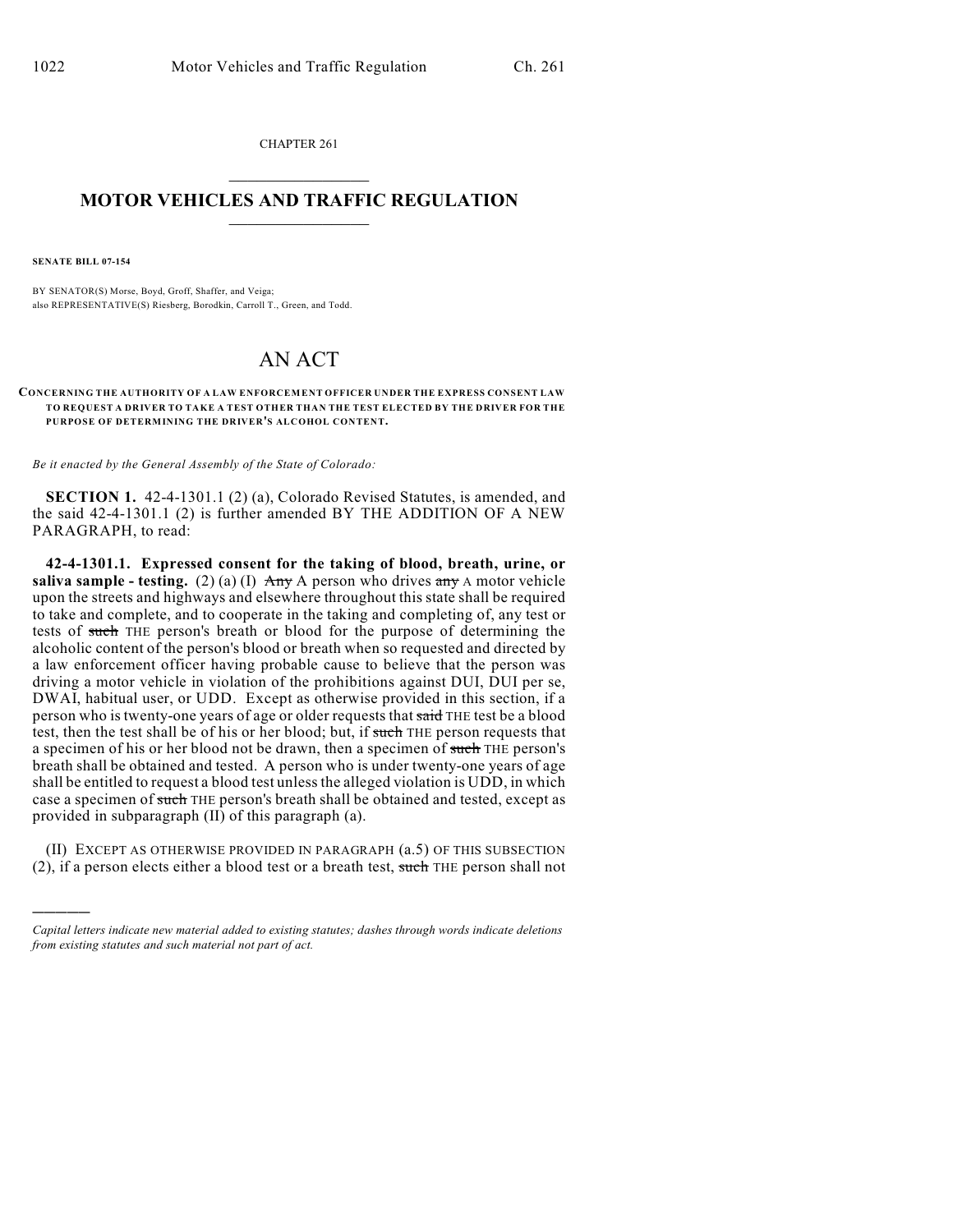be permitted to change such THE election, and, if such THE person fails to take and complete, and to cooperate in the completing of, the test elected, such THE failure shall be deemed to be a refusal to submit to testing. If such THE person is unable to take, or to complete, or to cooperate in the completing of a breath test because of injuries, illness, disease, physical infirmity, or physical incapacity, or if such THE person is receiving medical treatment at a location at which a breath testing instrument certified by the department of public health and environment is not available, the test shall be of such THE person's blood.

(III) If a law enforcement officer requests a test under this paragraph (a), the person must cooperate with the request such that the sample of blood or breath can be obtained within two hours of the person's driving.

(a.5) (I) IF A LAW ENFORCEMENT OFFICER WHO REQUESTS A PERSON TO TAKE A BREATH OR BLOOD TEST UNDER PARAGRAPH (a) OF THIS SUBSECTION (2) DETERMINES THERE ARE EXTRAORDINARY CIRCUMSTANCES THAT PREVENT THE COMPLETION OF THE TEST ELECTED BY THE PERSON WITHIN THE TWO-HOUR TIME PERIOD REQUIRED BY SUBPARAGRAPH (III) OF PARAGRAPH (a) OF THIS SUBSECTION (2), THE OFFICER SHALL INFORM THE PERSON OF THE EXTRAORDINARY CIRCUMSTANCES AND REQUEST AND DIRECT THE PERSON TO TAKE AND COMPLETE THE OTHER TEST DESCRIBED IN PARAGRAPH (a) OF THIS SUBSECTION (2). THE PERSON SHALL THEN BE REQUIRED TO TAKE AND COMPLETE, AND TO COOPERATE IN THE COMPLETING OF, THE OTHER TEST.

(II) A PERSON WHO INITIALLY REQUESTS AND ELECTS TO TAKE A BLOOD OR BREATH TEST, BUT WHO IS REQUESTED AND DIRECTED BY THE LAW ENFORCEMENT OFFICER TO TAKE THE OTHER TEST BECAUSE OF THE EXTRAORDINARY CIRCUMSTANCES DESCRIBED IN SUBPARAGRAPH (I) OF THIS PARAGRAPH (a.5), MAY CHANGE HIS OR HER ELECTION FOR THE PURPOSE OF COMPLYING WITH THE OFFICER'S REQUEST. THE CHANGE IN THE ELECTION OF WHICH TEST TO TAKE SHALL NOT BE DEEMED TO BE A REFUSAL TO SUBMIT TO TESTING.

(III) IF THE PERSON FAILS TO TAKE AND COMPLETE, AND TO COOPERATE IN THE COMPLETING OF, THE OTHER TEST REQUESTED BY THE LAW ENFORCEMENT OFFICER PURSUANT TO SUBPARAGRAPH (I) OF THIS PARAGRAPH  $(a.5)$ , THE FAILURE SHALL BE DEEMED TO BE A REFUSAL TO SUBMIT TO TESTING.

(IV) (A) AS USED IN THIS PARAGRAPH (a.5), "EXTRAORDINARY CIRCUMSTANCES" MEANS CIRCUMSTANCES BEYOND THE CONTROL OF, AND NOT CREATED BY, THE LAW ENFORCEMENT OFFICER WHO REQUESTS AND DIRECTS A PERSON TO TAKE A BLOOD OR BREATH TEST IN ACCORDANCE WITH THIS SUBSECTION (2) OR THE LAW ENFORCEMENT AUTHORITY WITH WHOM THE OFFICER IS EMPLOYED.

(B) "EXTRAORDINARY CIRCUMSTANCES" INCLUDE, BUT SHALL NOT BE LIMITED TO, WEATHER-RELATED DELAYS, HIGH CALL VOLUME AFFECTING MEDICAL PERSONNEL, POWER OUTAGES, MALFUNCTIONING BREATH TEST EQUIPMENT, AND OTHER CIRCUMSTANCES THAT PRECLUDE THE TIMELY COLLECTION AND TESTING OF A BLOOD OR BREATH SAMPLE BY A QUALIFIED PERSON IN ACCORDANCE WITH LAW.

(C) "EXTRAORDINARY CIRCUMSTANCES" DO NOT INCLUDE INCONVENIENCE, A BUSY WORK LOAD ON THE PART OF THE LAW ENFORCEMENT OFFICER OR LAW